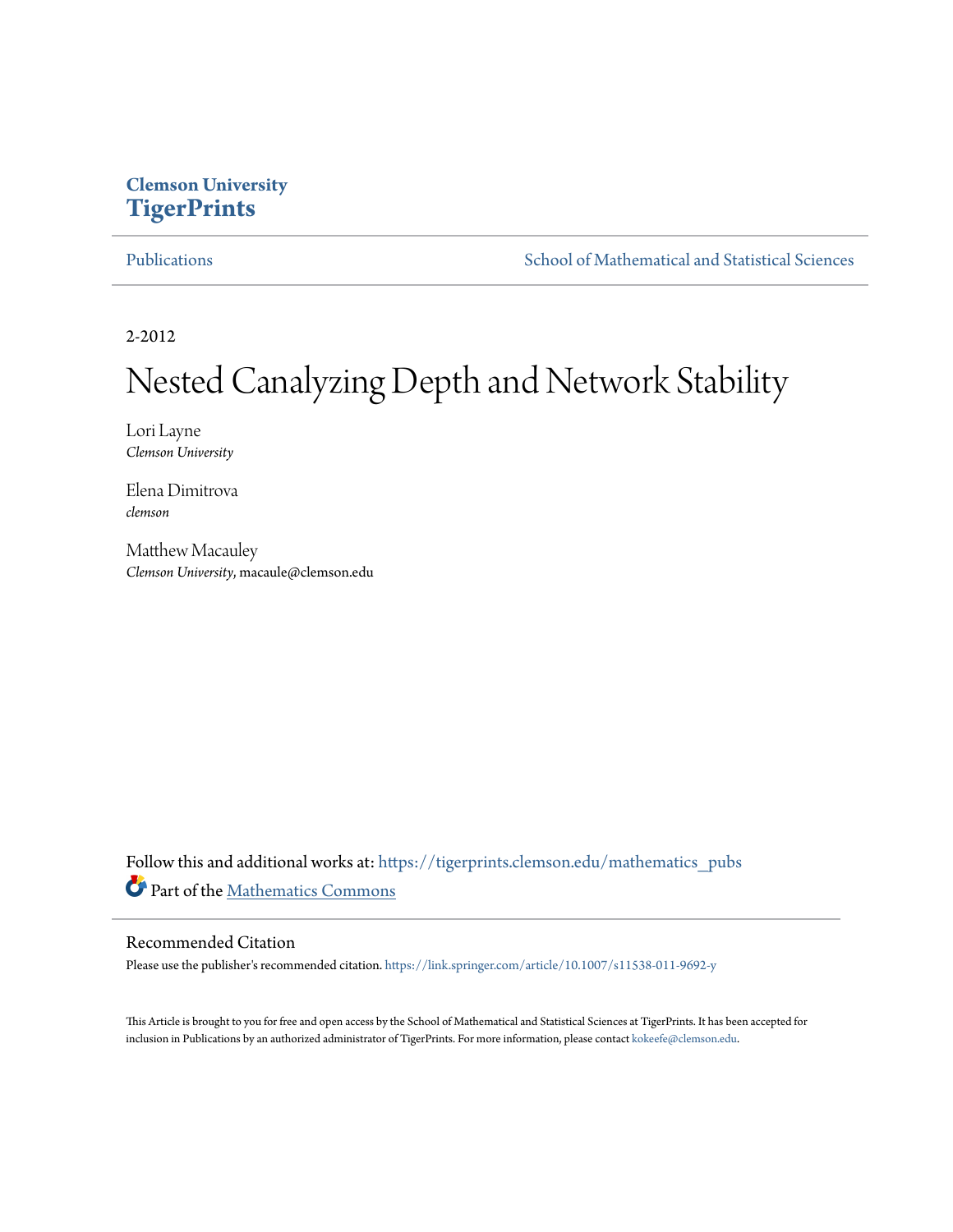# Nested Canalyzing Depth and Network Stability

Lori Layne Elena Dimitrova Matthew Macauley

November 14, 2011

#### Abstract

We introduce the *nested canalyzing depth* of a function, which measures the extent to which it retains a nested canalyzing structure. We characterize the structure of functions with a given depth and compute the expected activities and sensitivities of the variables. This analysis quantifies how canalyzation leads to higher stability in Boolean networks. It generalizes the notion of nested canalyzing functions (NCFs), which are precisely the functions with maximum depth. NCFs have been proposed as gene regulatory network models, but their structure is frequently too restrictive and they are extremely sparse. We find that functions become decreasingly sensitive to input perturbations as the canalyzing depth increases, but exhibit rapidly diminishing returns in stability. Additionally, we show that as depth increases, the dynamics of networks using these functions quickly approach the critical regime, suggesting that real networks exhibit some degree of canalyzing depth, and that NCFs are not significantly better than functions of sufficient depth for many applications of the modeling and reverse engineering of biological networks.

#### 1 Introduction

A large influx of biological data on the cellular level has necessitated the development of innovative techniques for modeling the underlying networks that regulate cell activities. Several discrete approaches have been proposed, such as Boolean networks [\[8\]](#page-12-0), logical models [\[17\]](#page-12-1), and Petri nets [\[5\]](#page-12-2). In particular, Boolean networks have emerged as popular models for gene regulatory networks [\[1,](#page-11-0) [12\]](#page-12-3). However, not all Boolean functions accurately reflect the behavior of biological systems, and it is imperative to recognize classes of functions with biologically relevant properties. One such notable class is the canalyzing functions, introduced by Kauffman [\[8\]](#page-12-0), whose behavior mirrors biological properties described by Waddington [\[20\]](#page-13-0). The dynamics of Boolean networks constructed using these functions are of considerable interest when determining their modeling potential. Random Boolean networks constructed using such functions have been shown to be more stable than networks using general Boolean functions, in the sense that they are insensitive to

<sup>∗</sup> Department of Mathematical Sciences, Clemson University, Clemson, SC 29634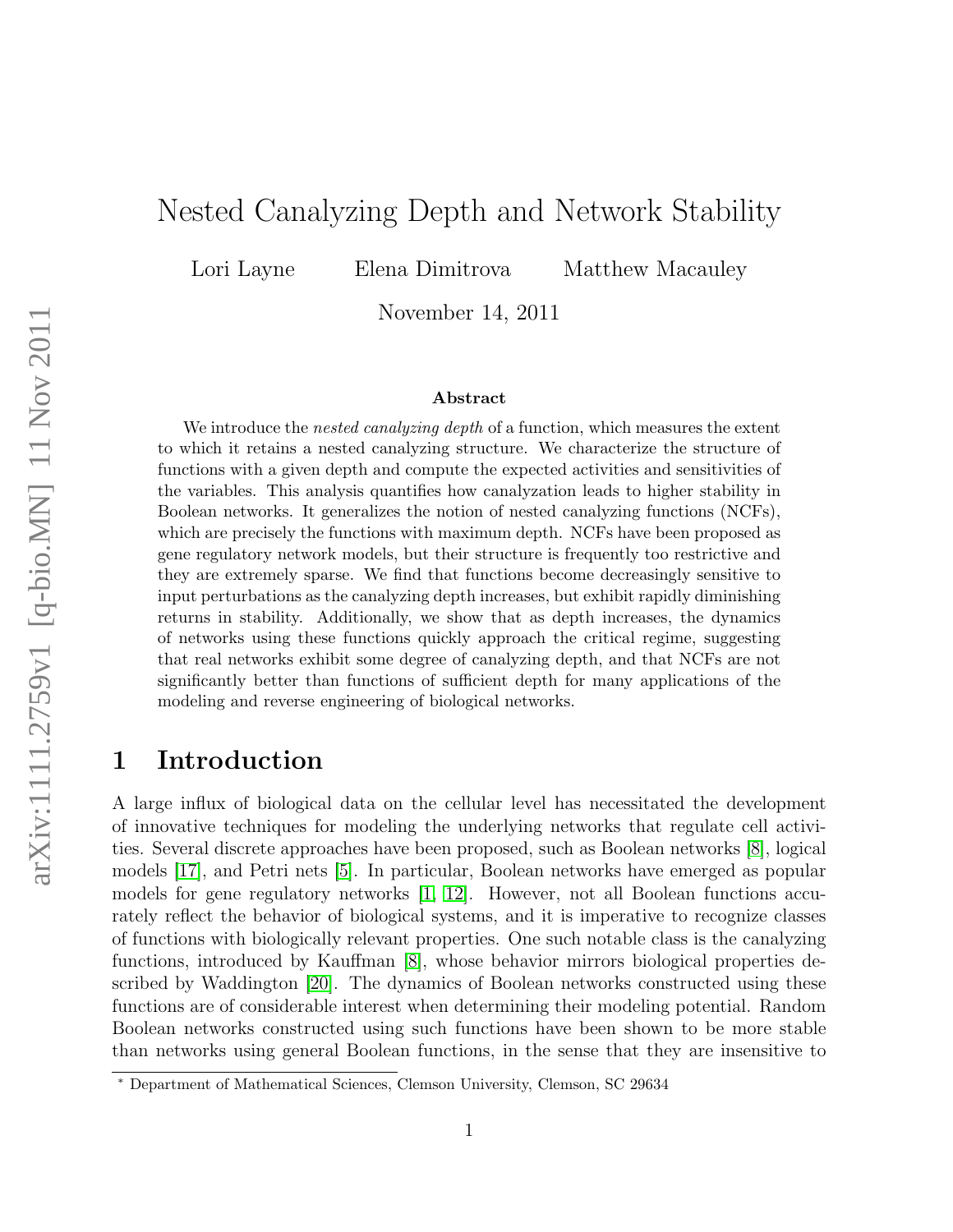small perturbations  $[10]$ . Karlssona and Hörnquist  $[7]$  explore the relationship between the proportion of canalyzing functions and network dynamics. In [\[10\]](#page-12-4), the authors further expand the canalyzation concept and introduce the class of nested canalyzing functions (NCFs). In [\[11\]](#page-12-6), networks of NCFs are shown to exhibit stable dynamics. Also, Nikolajewa, et al. [\[13\]](#page-12-7) divide NCFs into equivalence classes based on their representation and show how the network dynamics are influenced by choice of equivalence class. Nested canalyzing functions have a very restrictive structure and become increasingly sparse as the number of input variables increases [\[6\]](#page-12-8). Also, it is possible that not all variables exhibit canalzying behavior. Hence, a relaxation of the nested canalyzing structure is necessary.

In this article, we further explore canalyzation by analyzing functions that retain a partially nested canalyzing structure. We quantify the degree to which a function exhibits this canalyzing structure by a quantity we call the nested canalyzing depth. Functions of depth d generalize the nested canalyzing functions, because NCFs are the special case of when  $d = k$ , where k is the number of Boolean variables. In Section [3,](#page-4-0) we demonstrate notable properties of these partially nested canalyzing functions, and show that their representation is unique. This leads to a theorem about the structure of functions of depth d, which generalizes a result in [\[6\]](#page-12-8) about NCFs. In Section [4,](#page-6-0) we compute the expected activities and sensitivities of functions given their canalyzing depths, which are extensions of results of Shmulevich and Kauffman [\[18\]](#page-13-1) about activities and sensitivities of canalyzing functions. We prove that as canalyzing depth increases, functions become less sensitive to perturbations in the input; however, the marginal benefit incurred by adding further canalyzing variables sharply decreases. As a result, functions of larger depth provide an improvement in sensitivity over general canalyzing functions, but imposing a fully nested canalyzing structure provides little benefit over functions of sufficient canalyzing depth. Finally, in Section [5,](#page-9-0) we use Derrida plots to show that dynamics of networks constructed using more structured functions rapidly approach the well-known critical regime, whereas networks with functions of relatively few nested canalyzing variables remain in the chaotic phase. This is in contrast to the findings of Kauffman et al. [\[11\]](#page-12-6), but in agreement with recent work of Peixoto [\[16\]](#page-12-9), and it further supports the biological utility of certain canalyzing functions.

# 2 Nested Canalyzing Depth

A Boolean function  $f(x) = f(x_1, \ldots, x_k)$  is canalyzing if it has a variable  $x_i$  for which some input  $x_i = a_i$  implies  $f(x) = b_i$  for some  $b_i \in \{0, 1\}$ . In this case,  $x_i$  is a *canalyzing variable*, the input  $a_i$  is its *canalyzing value*, and the output value  $b_i$  when  $x_i = a_i$  is the corresponding *canalyzed value*. Note that if  $f$  is constant, then every variable is trivially canalyzing.

If a canalyzing variable  $x_i$  does not receive its canalyzing input  $a_i$ , then the output is some function  $g_i(\hat{x}_i)$ , where  $\hat{x}_i = (x_1, \ldots, x_{i-1}, x_{i+1}, \ldots, x_k)$ . If  $g_i$  is constant,  $x_i$  is called a terminal canalyzing variable of f. Note that for each  $i \neq j$ ,  $x_j$  is then trivially canalyzing in  $g_i$ .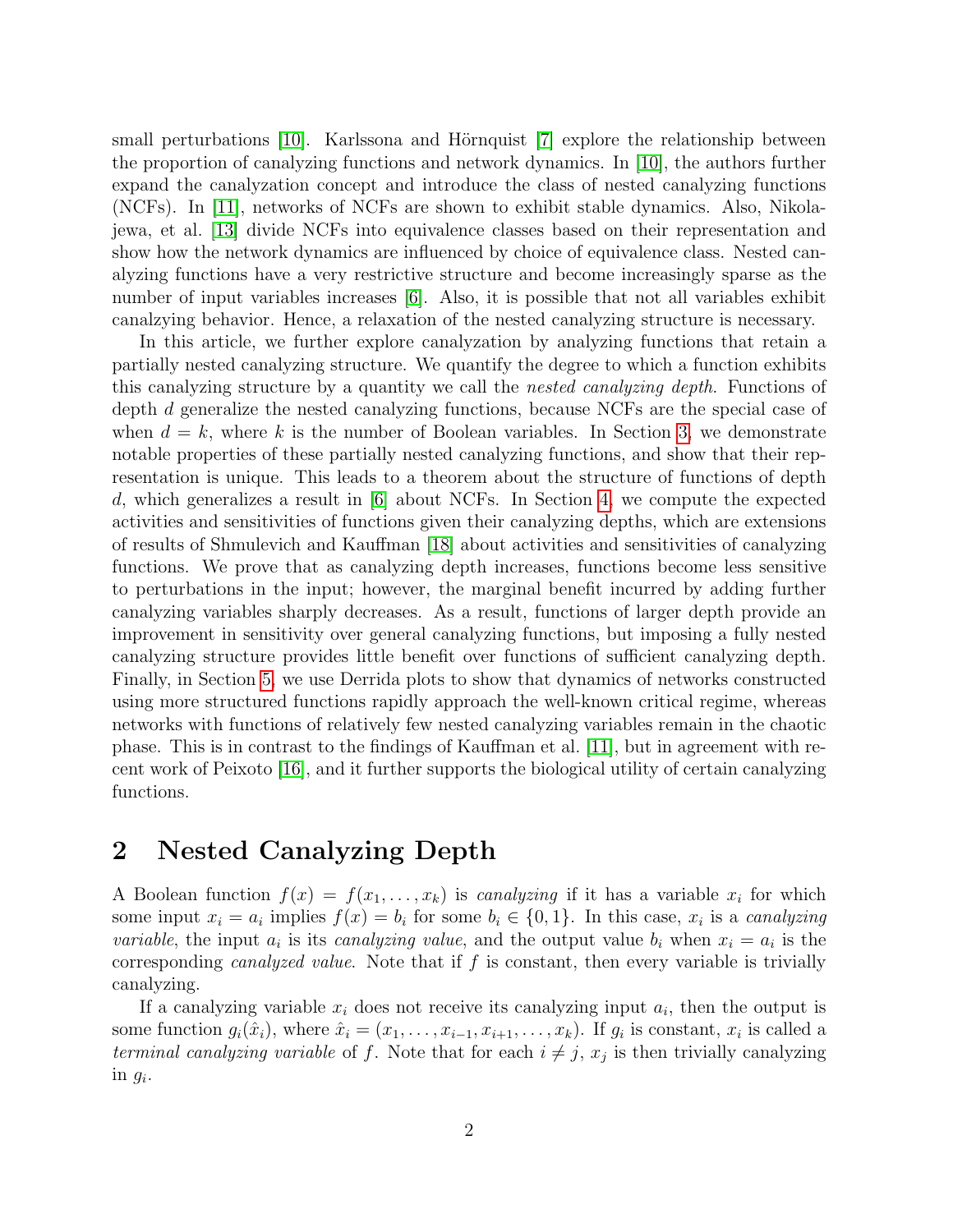If  $g_i$  is not constant, we ask whether it too is canalyzing. If so, there is a canalyzing variable  $x_j$  with canalyzing input  $a_j$ , and when  $x_j \neq a_j$ , the output of f is a function  $g_{ij}(\hat{x}_{ij})$ , which may or may not be canalyzing. Here,  $\hat{x}_{ij}$  denotes x with both  $x_i$  and  $x_j$ omitted. Eventually, this process will terminate when the function  $g$  is either constant or no longer canalyzing.

**Definition 1.** Let  $f(x_1, \ldots, x_k)$  be a Boolean function. Suppose that for a permutation  $\sigma \in S_k$ , an integer  $d > 0$  and a Boolean function  $g(x_{\sigma(d+1)},...,x_{\sigma(k)})$ ,

<span id="page-3-0"></span>
$$
f = \begin{cases} b_1 & x_{\sigma(1)} = a_1 \\ b_2 & x_{\sigma(1)} \neq a_1, x_{\sigma(2)} = a_2 \\ b_3 & x_{\sigma(1)} \neq a_1, x_{\sigma(2)} \neq a_2, x_{\sigma(3)} = a_3 \\ \vdots & \vdots \\ b_d & x_{\sigma(1)} \neq a_1, \dots, x_{\sigma(d-1)} \neq a_{d-1}, x_{\sigma(d)} = a_d \\ g & x_{\sigma(1)} \neq a_1, \dots, x_{\sigma(d)} \neq a_d \end{cases}
$$
(1)

where either  $x_{\sigma(d)}$  is a terminal canalyzing variable (and hence g is constant), or g is nonconstant and none of the variables  $x_{\sigma(d+1)}, \ldots, x_{\sigma(k)}$  are canalyzing in g. Then f is said to be a partially nested canalyzing function. The integer d is called the active nested canalyzing depth of f, and the full nested canalyzing depth of f is d if g is non-constant, and k otherwise. The sequence  $x_{\sigma(1)}, \ldots, x_{\sigma(k)}$  is called a canalyzing sequence for f.

If we speak of simply the "canalyzing depth" or "depth" of a function, we are referring to the full nested canalyzing depth. In the next section, we will show that the depth is welldefined, i.e., that it does not depend on the choice of  $\sigma \in S_k$ . The class of nested canalyzing functions (NCFs) [\[6,](#page-12-8) [10\]](#page-12-4) are precisely those with active depth  $k$ . A constant function (all  $2<sup>k</sup>$  entries in the truth table are the same) is not an NCF by the classical definition, but changing a single value in the truth table suddenly makes it nested canalyzing. In our set-up, both of these functions have full depth  $k$ . Constant functions have active depth 0. For completeness, we will say that a non-canalyzing function has active and full nested canalyzing depth 0.

Canalyzing and nested canalyzing functions have been used in gene network models because they possess biologically relevant features [\[20\]](#page-13-0). For example, in a gene regulatory network, a collection of k genes that affect the expression level of a particular gene can be modeled with a k-variable Boolean function. While it is believed that some of these relationships are canalyzing (e.g., if A is expressed, then B is not expressed, regardless of the states of the other genes), it is unreasonable to expect that all relevant genes will act in a nested canalyzing manner. For instance, transcription factors in gene regulatory networks likely display canalyzing behavior, while other proteins do not. Thus, situations will arise in which nested canalyzing functions do not fully capture the dynamics of biological systems. For example, in the gene regulatory network of the cell cycle in *Saccharomyces cerevisiae*, genes Cdc14 and Cdc20 are the only canalyzing inputs for the Swi5 gene. The remaining function is constant, which does not fit Kauffman's definition of nested canalyzing, nor can this gene's behavior be modeled with an NCF [\[12\]](#page-12-3). Thus, when reverse engineering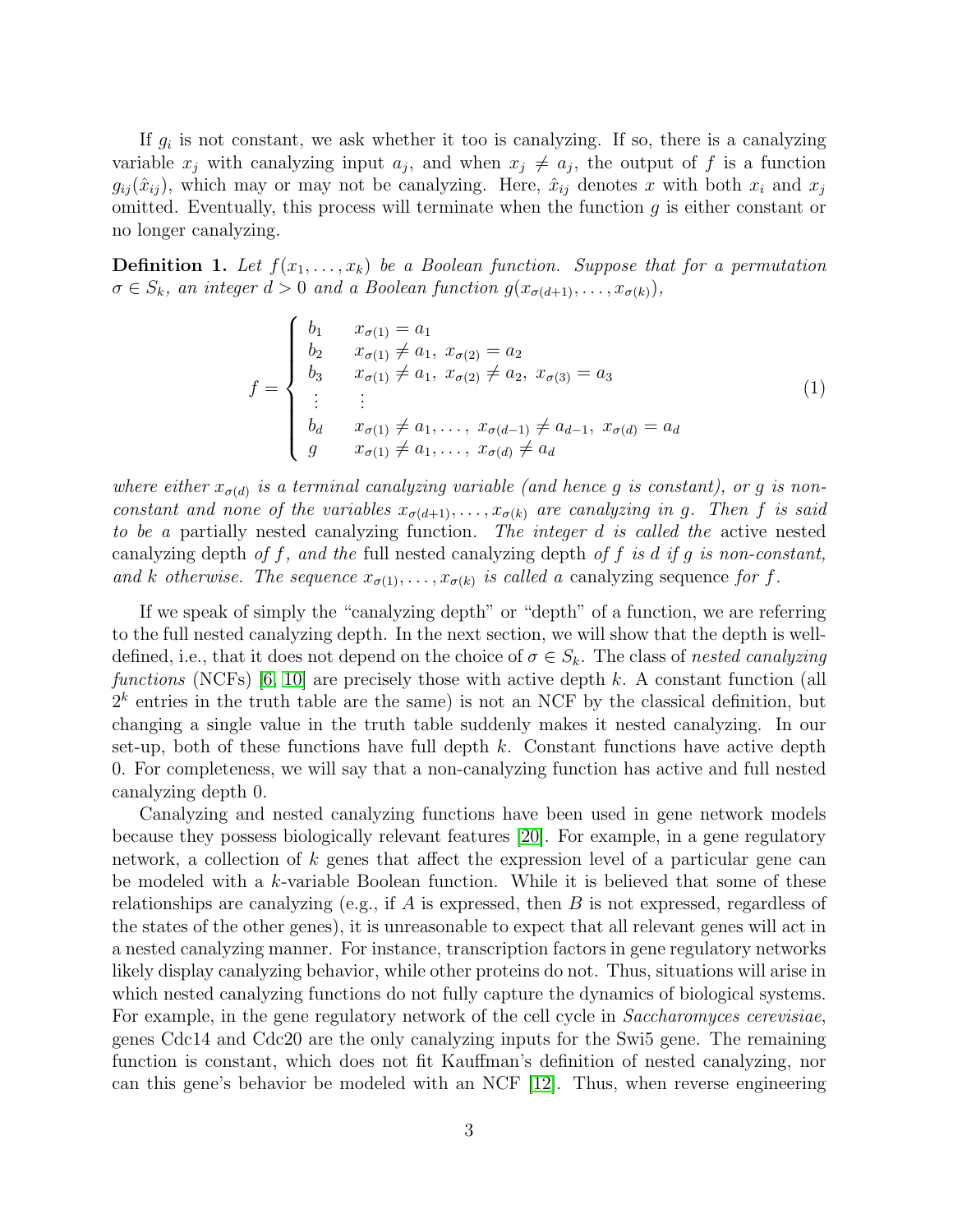a biological network with partial data, the rigid NCF structure is restrictive and likely inappropriate to model the behavior of the system. Also, the number of NCFs becomes rapidly sparse in the set of Boolean functions as k increases. For instance, the proportion of NCFs in 6 variables is on the order of  $10^{-15}$  [\[6\]](#page-12-8). Because of this sparsity, it is unlikely that a nested canalyzing function fits a given data set. We will show why functions with less than full canalyzing depth exhibit nearly identical key features as NCFs with regards to activities, sensitivities, and stability, promoting their potential use in biological models.

Example 1. Consider the function defined as

$$
f(x_1, x_2, x_3, x_4) = x_2 \wedge (\neg x_1(\wedge (x_3 \text{ XOR } x_4))),
$$

which is similar to Example 2.4 in [\[6\]](#page-12-8). There is a canalyzing sequence  $x_2, x_1$ , with  $a_2 =$  $b_2 = 0$ , and  $a_1 = 1$  and  $b_1 = 0$ . The remaining function  $g(x_3, x_4) = x_3$  XOR  $x_4$  is not canalyzing in either variable. Therefore, f is a PNCF of active and full depth 2.

### <span id="page-4-0"></span>3 Properties of Partially Nested Canalyzing Functions

<span id="page-4-1"></span>**Proposition 1.** Let  $f(x)$  be a k-variable Boolean function. Then

- (i) If  $x_i = a_i$  implies  $f(x) = b_i$ , and  $x_i \neq a_i$  leaves  $g_i(\hat{x}_i)$ , then at least half of the truth table values of f must be  $b_i$ .
- (ii) If exactly half the truth table values of f are  $b_i$ , then either  $x_i$  is terminally canalyzing, or f is a non-canalyzing function.

*Proof.* The statement in (i) follows because  $x_i = a_i$  for exactly half of the input values in the truth table. The corresponding output value must be  $b_i$  for at least these inputs. To show (ii), suppose that f is canalyzing, and  $x_i = a_i$  implies  $f(x) = b_i$ . By (i),  $x_i \neq a_i$ implies  $f(x) = \neg b_i$ . Therefore,  $g(\hat{x}_i)$  is constant and  $x_i$  is terminally canalyzing.  $\Box$ 

The canalyzing depth of a function can be computed in a divide-and-conquer manner described in Algorithm [1.](#page-5-0) The algorithm scans the truth table for a canalyzing variable, and upon finding one, removes the columns for which the canalyzing variable takes the canalyzing input value. This is repeated until no more canalyzing variables are present or a constant function remains. Proposition [1](#page-4-1) and the structure of the truth table imply that if there is a tie for b, then there is a terminally canalzying variable or there are no canalyzing variables. Therefore, it is not necessary to test both b and  $\neg b$  as possible canalyzed values. In the execution of the algorithm, we set a flag whenever a tie for canalyzed value arises.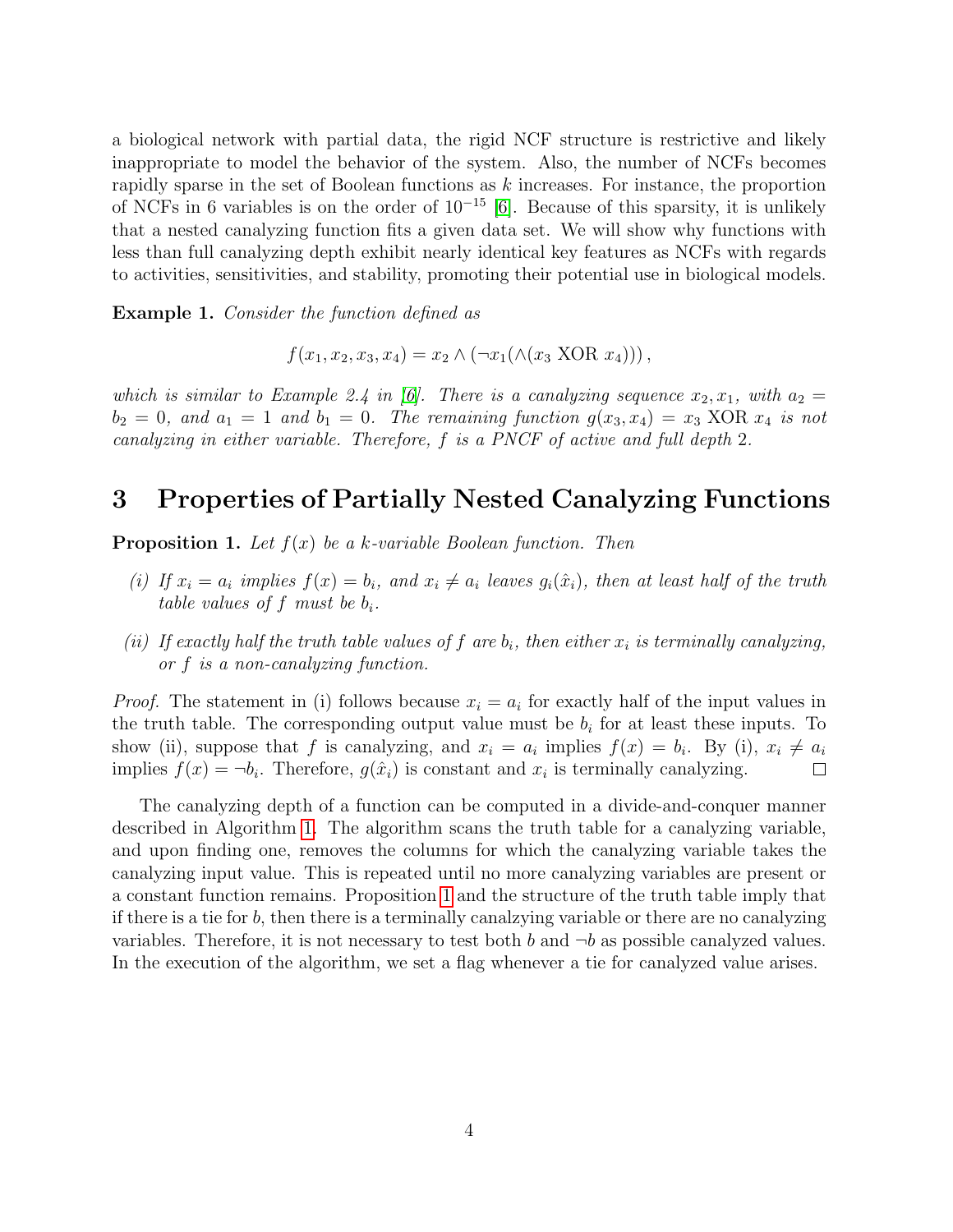#### <span id="page-5-0"></span>Algorithm 1.

- 1. Set  $d = 0$ . For  $i = 1 \dots k 1$ :
	- (a) Set  $b = 0$ , flag = 0. Let  $\ell$  be the number of ones in the truth table.
		- If  $\ell = 2^{k-i+1}$  return k. // Constant function remains
		- If  $\ell = 2^{k-i}$ , set flag = 1. // Tie in output value
		- If  $\ell > 2^{k-i}$ ,  $b = 1$ .
	- (b) For remaining  $k i + 1$  variables in truth table:
		- i. Let  $x$  be the number of input ones and  $y$  the number of input zeros that give output b.
		- *ii.* If  $x == 2^{k-i}$ , the current variable is canalyzing with input 1 and output b. Remove canalyzing rows and current variable from truth table and break out of loop.
			- If  $y == 2^{k-i}$ , the current variable is canalyzing with input 0 and output b. Remove canalyzing rows and current variable from truth table and break out of loop.
	- (c) If no variables were found to be canalyzing, return d; else  $d++$ .
	- (d) If  $f{h}aq == 1$ , return k. // Constant function remains
- 2. Return k.

Note that it takes exponential time simply to view the entire truth table of  $f$ ; however, the algorithm is linear in the size of the table. Indeed, the  $i<sup>th</sup>$  step of Algorithm [1](#page-5-0) takes  $(k - i) \cdot 2^{k - i}$  steps, and so the running time is

$$
\sum_{i=1}^{k} (k-i)2^{k-1} \leq k \cdot 2^{k} \left(1 + \frac{1}{2} + \frac{1}{4} + \dots \right) = \mathcal{O} \left(k \cdot 2^{k}\right).
$$

We can use Algorithm [1](#page-5-0) to show that canalyzing depth is well-defined, meaning that it does not depend on the choice of canalyzing sequence. First, in Theorem [1](#page-5-1) we present the functional form of a PNCF of canalyzing depth d. Lemma 2.6 in [\[6\]](#page-12-8) is the special case of Theorem [1](#page-5-1) when f is nested canalyzing, i.e., when  $d = k$ .

<span id="page-5-1"></span>**Theorem 1.** Let  $y_i = x_{\sigma(i)} + a_i + b_i$ ,  $1 \leq i \leq d$  and let

$$
f(x_1,\ldots,x_k) = y_1 \Diamond_1 (y_2 \Diamond_2 (\ldots (y_d \Diamond_d g(x_{\sigma(d+1)},\ldots,x_{\sigma(k)}))\ldots)),
$$
\n(2)

where

$$
\Diamond_i = \left\{ \begin{array}{ll} \lor & if \ b_i = 1 \\ \land & if \ b_i = 0 \end{array} \right.,
$$

 $a_i, b_i \in \{0, 1\} \text{ for } 1 \leq i \leq d, \text{ and}$ 

- (i) None of the variables  $x_{\sigma(d+1)}, \ldots, x_{\sigma(k)}$  are canalyzing in g, or
- (ii) g is a constant function.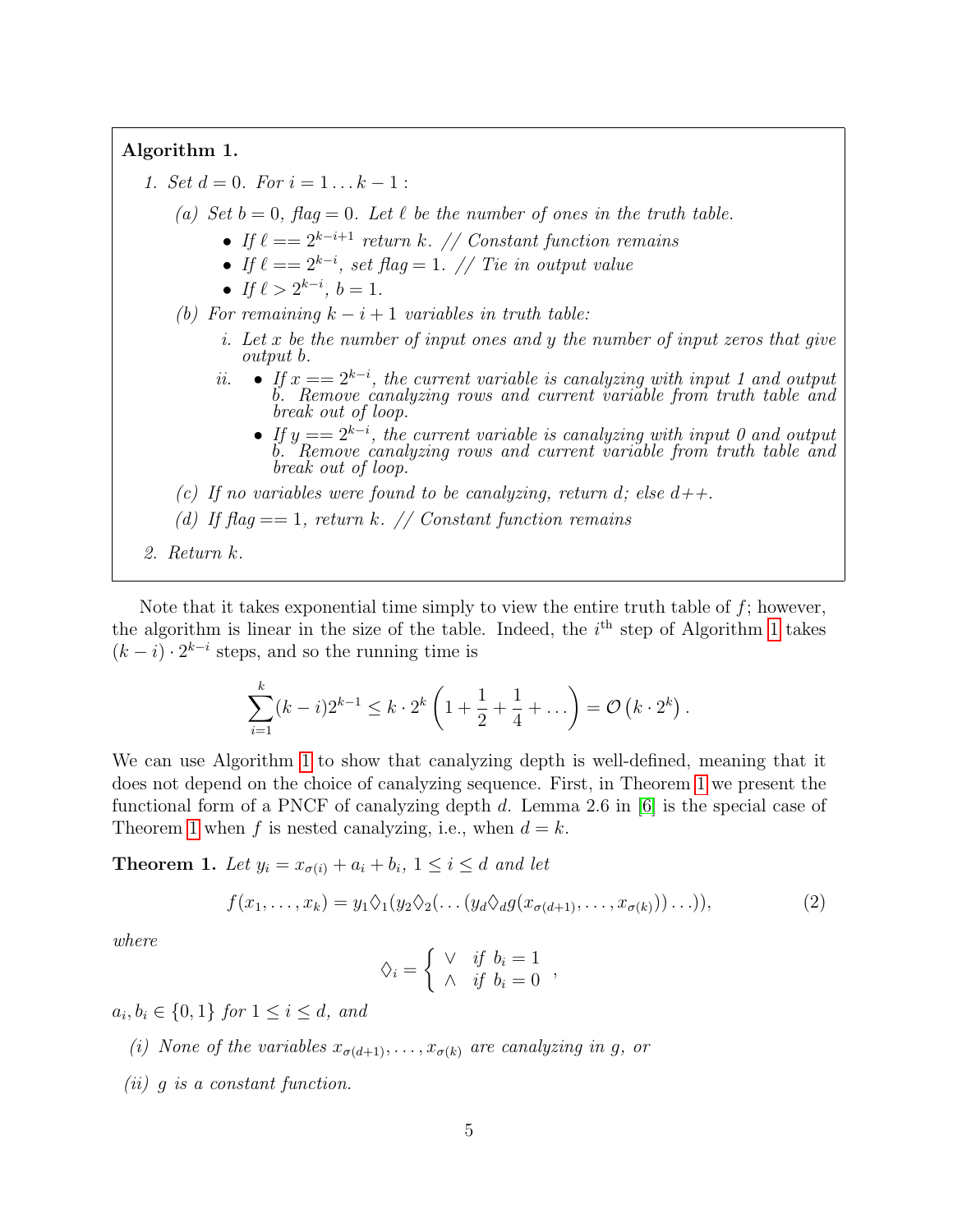Then f has canalyzing depth d, with canalyzing sequence  $x_{\sigma(1)}, \ldots, x_{\sigma(d)}$ . These variables have canalyzing values  $a_1, \ldots, a_d$  and canalyzed values  $b_1, \ldots, b_d$ . Furthermore, any function of canalyzing depth d can be represented in this form.

Proposition [1](#page-4-1) and our previous observations indicate that in case of a tie in potential canalyzed values, we cannot make a "wrong" choice for b in the execution of Algorithm [1.](#page-5-0) Hence, to show that the depth is unique, it suffices to show that if there are multiple canalyzing variables at a given iteration, the depth does not depend on our choice of canalyzing variable.

Proposition 2. The nested canalyzing depth computed using Algorithm [1](#page-5-0) yields a unique answer.

*Proof.* Suppose that at a given iteration there are m variables left in the truth table, and two of them are canalyzing. Note of the  $2^m$  values in the truth table, there are  $2^{m-1}$ canalyzing inputs for one variable and  $2^{m-1}$  for the other,  $2^{m-2}$  of which are canalyzing for both. Therefore, by Part (i) of Proposition [1,](#page-4-1) the two canalyzed output values must be the same. Also, regardless of which variable enters at the current iteration, the other variable will have  $2^{m-2}$  canalyzing input values remaining at the next iteration, and will still be a canalyzing variable at the next iteration with the same canalyzed value. Now, notice in Theorem [1](#page-5-1) above that if  $\Diamond_i = \Diamond_{i+1}$  for  $i = 1, \ldots, k-1$ , interchanging the variable order for  $x_{\sigma(i)}$  and  $x_{\sigma(i+1)}$  does not change the function. Since  $\Diamond_i$  is determined by the canalyzed output  $(b_i)$ , the function is the same regardless of which variable is selected at the current iteration. An analogous argument holds when more than two canalyzing variables are present.  $\Box$ 

It is now easy to see that the nested canalyzing structure introduced in Equation [1](#page-3-0) is well-defined since the remaining function  $q$  is unique.

#### <span id="page-6-0"></span>4 Activities and Sensitivities

In this section we compute the expected activities and sensitivities of functions based on their canalyzing depth, and in the next section we will tie these results to the stability of Boolean networks based on the canalyzing depth of the individual functions. Let  $\mathbf{x} \in$  $\{0,1\}^k$ , and write  $\mathbf{x}^{j,i} = (x_1,\ldots,x_{j-1},i,x_{j+1},\ldots,x_k)$  and let  $\oplus$  be the XOR function. The partial derivative of  $f(x_1, \ldots, x_k)$  with respect to  $x_j$  is

$$
\frac{\partial f(\mathbf{x})}{\partial x_j} = f(\mathbf{x}^{j,0}) \oplus f(\mathbf{x}^{j,1}).
$$

The activity (or influence) of a variable  $x_j$  in f is

$$
\alpha_j^f(\mathbf{x}) = \frac{1}{2^k} \sum_{\mathbf{x} \in \{0,1\}^k} \frac{\partial f(\mathbf{x})}{\partial x_j} \tag{3}
$$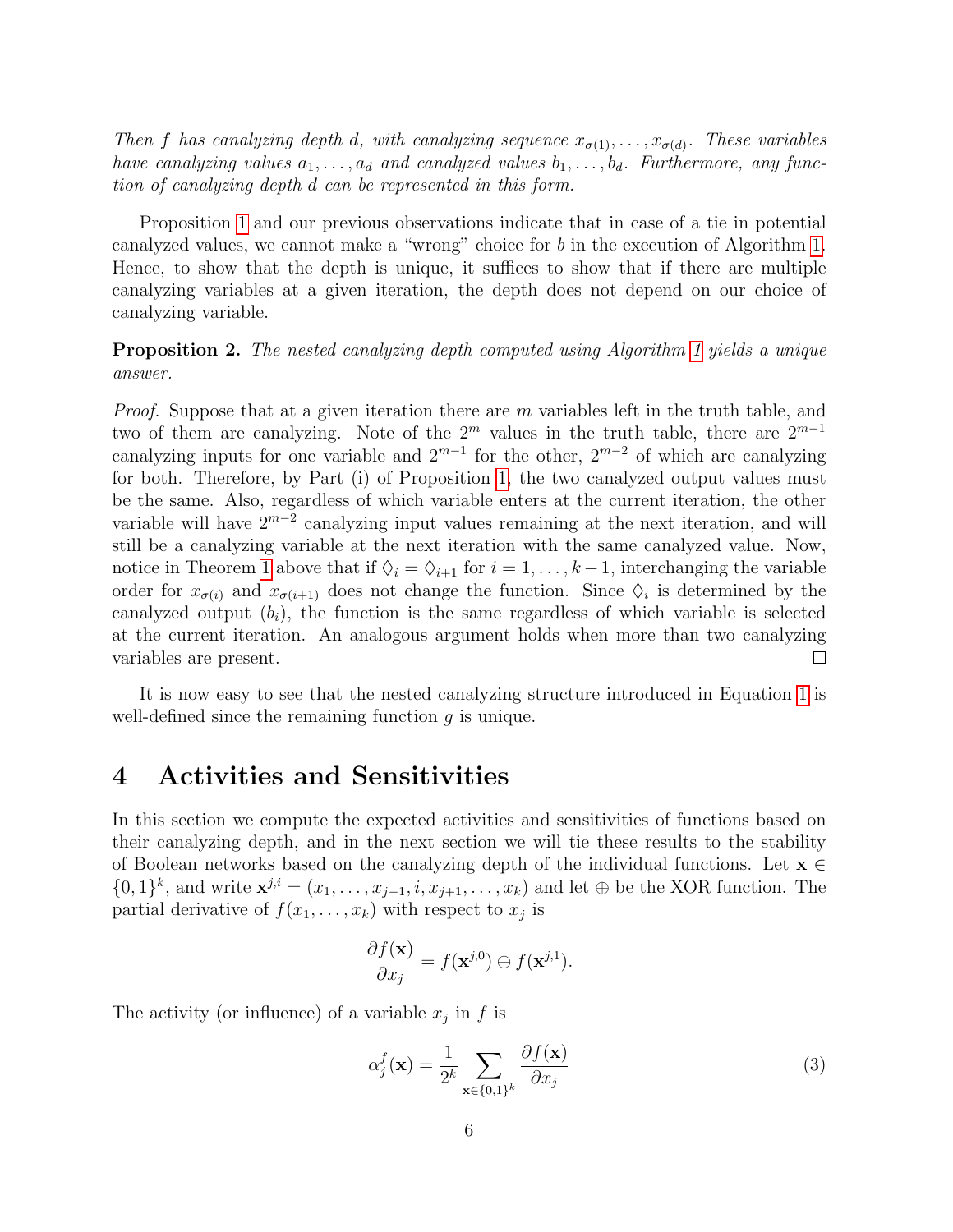and the sensitivity of f is defined by

$$
s^{f}(\mathbf{x}) = \sum_{i=1}^{k} \chi \left[ f(\mathbf{x} \oplus e_{i}) \neq f(\mathbf{x}) \right],
$$

where  $e_i$  is the *i*<sup>th</sup> unit vector and  $\chi$  is an indicator function. The activity  $\alpha_j^f$  quantifies how often toggling the j<sup>th</sup> bit of **x** toggles the output of f, and the sensitivity  $s^f(\mathbf{x})$  measures the number of ways that toggling a bit of  $x$  toggles the output of  $f$ . The average sensitivity of f is the expected value of  $s^f(\mathbf{x})$  taken uniformly over all  $\mathbf{x} \in \{0,1\}^k$ , i.e.,

<span id="page-7-1"></span>
$$
s^{f} = E\left[s^{f}(\mathbf{x})\right] = \sum_{i=1}^{k} \alpha_{i}^{f}.
$$
\n(4)

In [\[18\]](#page-13-1), Shmulevich and Kauffman show that a random unbiased Boolean function in k variables has average sensitivity  $\frac{k}{2}$ . Also, they prove that for an unbiased canalyzing function (i.e., depth at least 1) with canalyzing variable  $x_1$ , the expected activities of  $(x_1, \ldots, x_k)$  are given by

<span id="page-7-2"></span>
$$
E\left[\alpha^f\right] = \left(\frac{1}{2}, \frac{1}{4}, \frac{1}{4}, \dots, \frac{1}{4}\right),\tag{5}
$$

and hence the average sensitivity is  $s^f = \frac{k+1}{4}$  $\frac{+1}{4}$ . The following theorem extends this to functions of arbitrary canalyzing depth.

<span id="page-7-3"></span>Theorem 2. Let f be a Boolean function in k variables with nested canalyzing depth at least d. Renumbering the variables if necessary, assume that  $x_1, \ldots, x_d$  is a canalyzing sequence. Then, if we assume a uniform distribution on the function inputs, the expected activities of the variables  $(x_1, \ldots, x_k)$  are given by

$$
E\left[\alpha^f\right] = \left(\frac{1}{2}, \frac{1}{4}, \dots, \frac{1}{2^d}, \frac{1}{2^{d+1}}, \dots, \frac{1}{2^{d+1}}\right). \tag{6}
$$

Furthermore, the expected sensitivity of f is

<span id="page-7-0"></span>
$$
E\left[s^f\right] = \frac{k-d}{2^{d+1}} + \sum_{i=1}^d \frac{1}{2^i} = \frac{k-d}{2^{d+1}} + 1 - \frac{1}{2^d} \,. \tag{7}
$$

Proof. Since we are assuming a uniform distribution on the function inputs, for any variable  $x_j$ ,  $1 \leq j \leq k$ , we can think of the activity of  $x_j$  as the probability that changing the input to the  $j<sup>th</sup>$  entry changes the function output. That is,

$$
\alpha_j^f(\mathbf{x}) = \frac{1}{2^k} \sum_{\mathbf{x} \in \{0,1\}^k} \frac{\partial f(\mathbf{x})}{\partial x_j} = P(f(\mathbf{x} \oplus e_j) \neq f(\mathbf{x})).
$$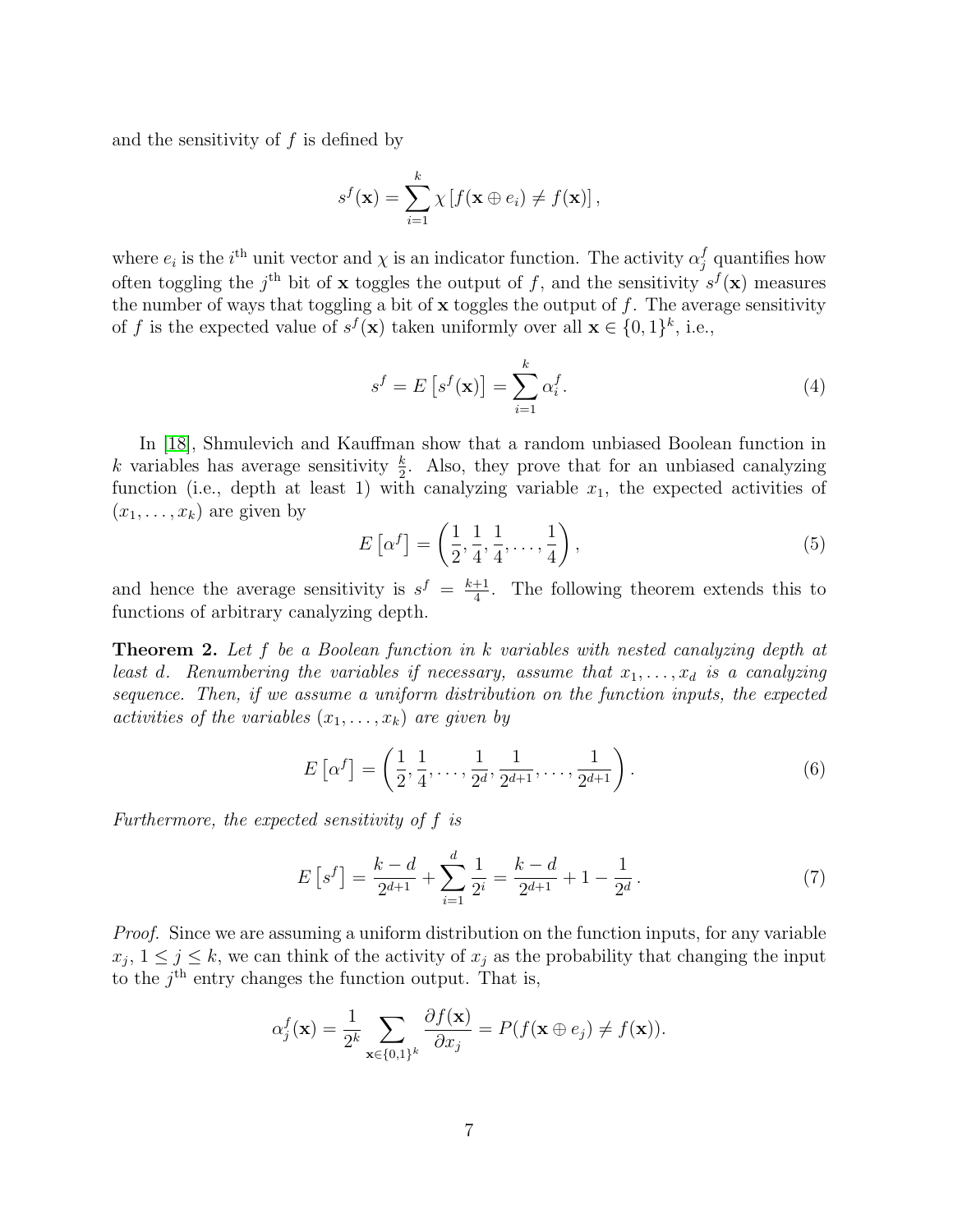Now, if  $x_j$  is a canalyzing variable, we know by Equation [1](#page-3-0) that if at least one of  $x_1, \ldots, x_{j-1}$ gets its canalyzing input, the input to  $x_j$  cannot affect the function output and this probability is 0. Hence, we have

$$
\alpha_j^f = P(f(\mathbf{x} \oplus e_j) \neq f(\mathbf{x})) \n= P(f(\mathbf{x} \oplus e_j) \neq f(\mathbf{x}) | x_1 \neq a_1, \dots, x_{j-1} \neq a_{j-1}) P(x_1 \neq a_1, \dots, x_{j-1} \neq a_{j-1}).
$$

Since each canalyzing variable receives its canalyzing input with probability  $\frac{1}{2}$ ,

$$
P(x_1 \neq a_1, \ldots, x_{j-1} \neq a_{j-1}) = \left(\frac{1}{2}\right)^{j-1}.
$$

Also, since  $f$  is a random, unbiased function,

$$
P(f(\mathbf{x} \oplus e_j) \neq f(\mathbf{x}) | x_1 \neq a_1, \ldots, x_{j-1} \neq a_{j-1}) = \frac{1}{2}.
$$

Therefore,

$$
\alpha_j^f = \frac{1}{2} \cdot \frac{1}{2^{j-1}} = \frac{1}{2^j}.
$$

Alternatively, if  $x_j$  is a non-canalyzing variable, the input to  $x_j$  is only relevant when none of the canalyzing variables  $x_1, \ldots, x_d$  get their canalyzing inputs. Using a similar argument as above, we see that

$$
\alpha_j^f = P(f(\mathbf{x} \oplus e_j) \neq f(\mathbf{x})) \n= P(f(\mathbf{x} \oplus e_j) \neq f(\mathbf{x}) | x_1 \neq a_1, \dots, x_d \neq a_d) P(x_1 \neq a_1, \dots, x_d \neq a_d) \n= \frac{1}{2} \cdot \frac{1}{2^d} = \frac{1}{2^{d+1}}.
$$

Equation [7](#page-7-0) now follows from Equation [4.](#page-7-1)

Note that this theorem may also be proven via induction on  $d$ , with Equation [5](#page-7-2) as a base case, following an argument similar to that in [\[18\]](#page-13-1).

By Theorem [2,](#page-7-3) the average sensitivity of a function decreases as the depth increases. However, the differences in sensitivity become increasingly smaller, and are precisely

$$
E[s^{fa}] - E[s^{fa+1}] = 1 - \frac{1}{2^d} + \frac{k-d}{2^{d+1}} - 1 + \frac{1}{2^{d+1}} - \frac{k-d-1}{2^{d+2}}
$$
  
=  $\frac{k-d-1}{2^{d+2}} \ge 0$ , when  $k-d \ge 1$ .

Observe that this quantity rapidly goes to zero, and so each subsequent canalyzing variable has a much smaller impact on the sensitivity. Thus, the difference in sensitivity between fully nested canalyzing functions and partially nested canalyzing functions of sufficient depth is very slight. For example, Table [I](#page-9-1) gives the expected sensitivities for PNCFs with  $k = 6$  and  $k = 12$  input variables, respectively. To compare the two, we normalize the depth  $d$  by the number of variables  $k$ .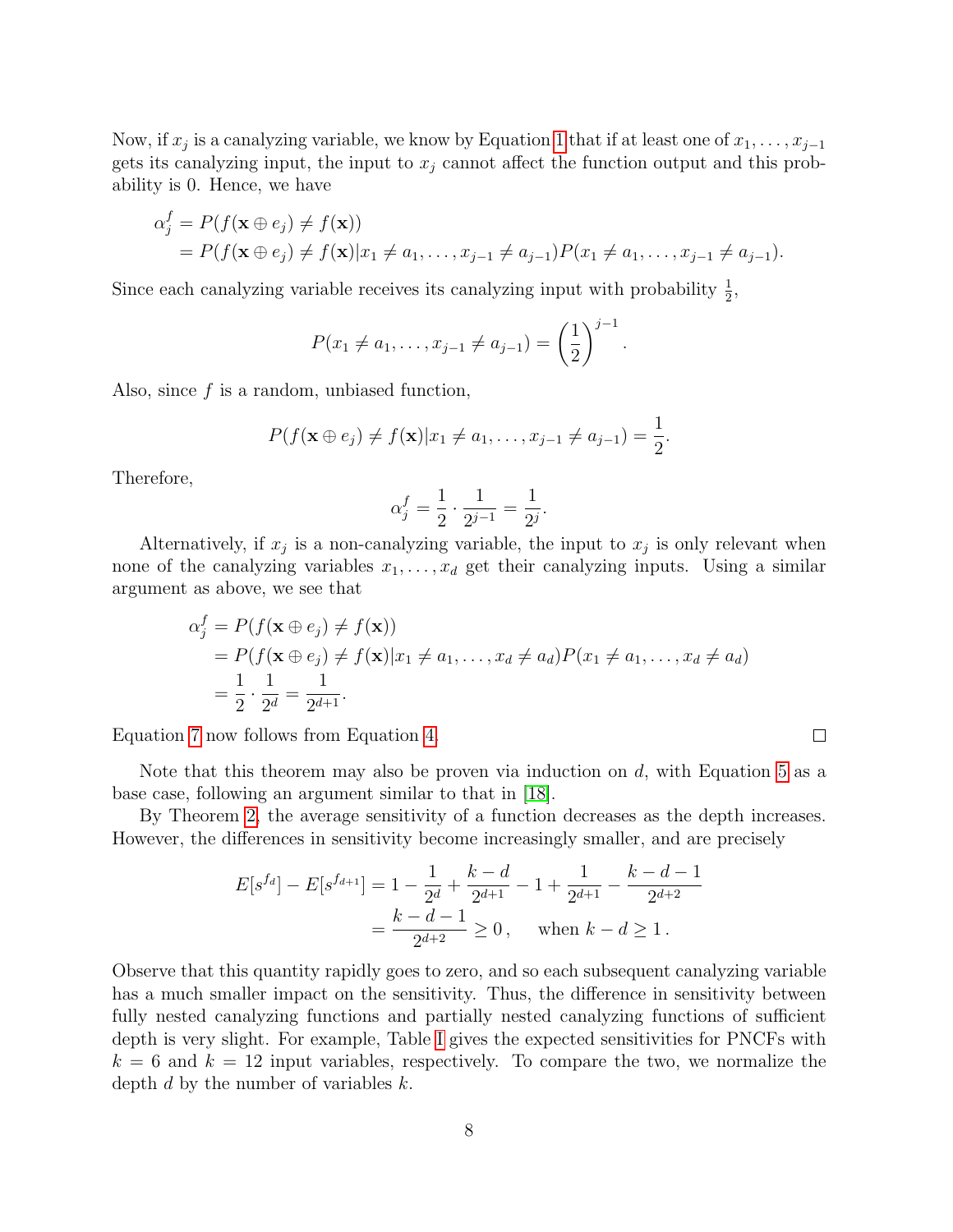| Lable 1. The expected sensitivity $E S^* $ for 1 NOT's in $\kappa$ variables of depth $a$ . |        |        |        |        |        |        |        |  |  |
|---------------------------------------------------------------------------------------------|--------|--------|--------|--------|--------|--------|--------|--|--|
|                                                                                             |        |        |        |        | 2 / 3  | 5/6    |        |  |  |
| $k=6$                                                                                       | 3.0000 | 1.7500 | 1.2500 | 1.0625 | 1.0000 | 0.9844 | 0.9844 |  |  |
| $k=12$                                                                                      | 6.0000 | 2.0000 | 1.1875 | 1.0313 | 1.0039 | 1.0000 | 0.9998 |  |  |

<span id="page-9-1"></span>Table I: The expected sensitivity  $E\left[s^{f_d}\right]$  for PNCFs in k variables of depth d.

# <span id="page-9-0"></span>5 Stability and Criticality vs. Canalyzing Depth

Boolean networks created using classes of functions with a lower sensitivity have been shown to be more dynamically ordered than those with a higher sensitivity [\[18\]](#page-13-1). This stability is an important feature of biologically relevant functions, and so it is essential to determining the utility of such functions as biological models. In order to quantify the extent to which functions with larger depth (and hence smaller sensitivity) result in more dynamically stable Boolean networks, we constructed random Boolean networks composed of PNCFs of varying depth. We used the annealed approximation mean-field theory due to [\[3\]](#page-11-1) and Derrida curves to display the results. The curves are defined as follows. Let  $\mathbf{x}^1(t)$  and  $\mathbf{x}^2(t)$  be two states in a random Boolean network, and define  $\rho(t)$  to be the normalized Hamming distance, i.e.,  $\rho(t) = \frac{1}{n} \cdot ||\mathbf{x}^1(t) - \mathbf{x}^2(t)||_1$ , where  $|| \cdot ||_1$  is the standard  $\ell^1$  metric. The Derrida curve is a plot of  $\rho(t + 1)$  versus  $\rho(t)$  averaged uniformly over different states and networks. If the curve for small values of  $\rho(t)$  lies below the line  $y = x$ , then small perturbations are likely to die out, and the network is said to be in the frozen phase. The phase spaces of frozen networks consist of many fixed points and small attractor cycles. If the curve lies above the line  $y = x$ , then small perturbations generally propagate throughout the network, and the network is said to be in the chaotic phase, characterized by long attractor cycles. The boundary threshold between these two is the well-known *critical* phase [\[4\]](#page-12-10). It has been recently suggested [\[2,](#page-11-2) [14,](#page-12-11) [15,](#page-12-12) [19\]](#page-13-2) that many biological networks tend to lie in the critical phase, as these systems must be stable enough to endure changes to their environment, yet flexible enough to adapt when necessary.

We constructed ensembles of randomly wired networks with  $n = 100$  nodes, each with a randomly chosen Boolean function with  $k = 12$  variables. We chose the individual functions by sampling uniformly across the class of PNCFs of depth at least d, for  $d = 0, 2, 4, \ldots, 12$ . We will refer to such a network as a *depth-d network*. To sample uniformly across all PNCFs of depth at least  $d$ , we used a random number generator to select  $d$  nested canalyzing variables, and a permutation  $\sigma$  of these variables. We then used a random bit generator to select the canalyzing values  $a_1, \ldots, a_d$  and canalyzed values  $b_1, \ldots, b_d$ . We had a potential bias in our function selection arising from the fact that if  $\Diamond_i = \Diamond_{i+1}$  (or equivalently,  $b_i = b_{i+1}$ , as  $b_i$  determines  $\Diamond_i$ , then interchanging  $\sigma(i)$  with  $\sigma(i+1)$  does not change the function. To eliminate this bias, we only allowed functions where  $\sigma(i-1) < \sigma(i)$  whenever  $\diamondsuit_{i-1} = \diamondsuit_i$  for  $i = 2, \ldots, d-1$ . Finally, we used a random bit generator to determine the function in the remaining  $k - d$  variables. Our sampling method for creating the random networks is similar to [\[18\]](#page-13-1). For each  $d$ , we created 25 random Boolean networks using functions of said depth and sampled from each network. Since  $\rho(t + 1)$  is determined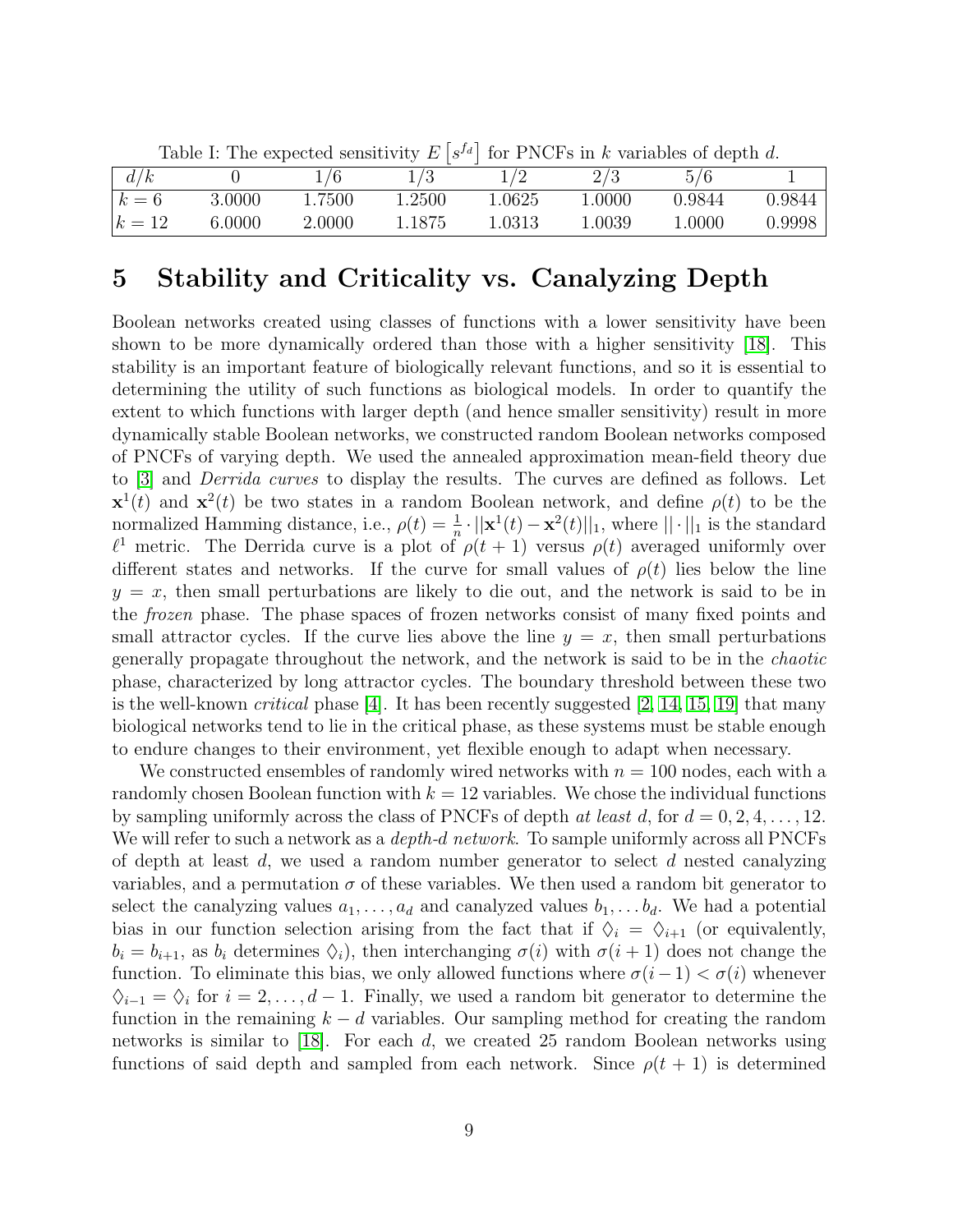

<span id="page-10-0"></span>Figure 1: Derrida curves for random Boolean networks with  $n = 100$  nodes and  $k = 12$ inputs per function.

experimentally, we computed it as the sample mean, sampled over the depth- $d$  random networks for each depth. We also constructed Derrida curves using the sampling method described in [\[9\]](#page-12-13), which generated nearly identical results. The resulting Derrida curves are shown in Figure [1.](#page-10-0)

The Derrida curves corresponding to networks constructed using functions of larger depth show more orderly dynamics than those of smaller depth. This reaffirms the idea in [\[18\]](#page-13-1) that sensitivity of a function is an indicator of the dynamical stability of networks constructed with these functions. The curves move closer together as the depth increases. For example, the depth-2 networks are much more stable than the depth-0 networks, and networks with functions of depth at least 4 are even more stable; however, the marginal benefit of stability as depth increases drops off sharply – the Derrida curves are nearly identical for networks with functions of depth 4, 6, 8, 10, and 12. This matches our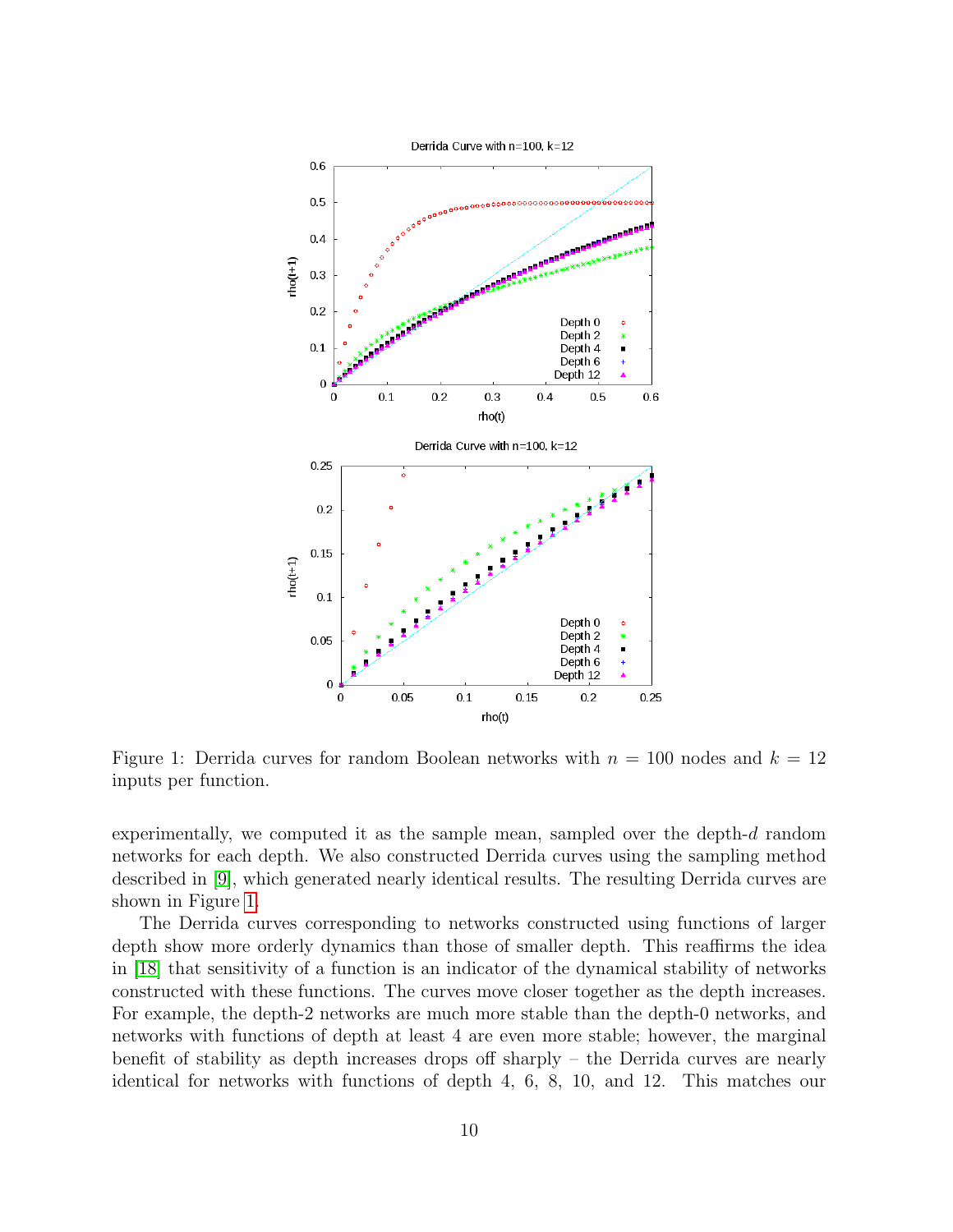theoretical results of Theorem [2](#page-7-3) on expected activities and sensitivities and illustrates how the earlier canalyzing variables have a much greater influence. It also suggests that there is little benefit in imposing the full nested canalyzing structure in network models, as functions with large enough canalyzing depth exhibit very similar stability results without the rigidity of being fully nested canalyzing. Additionally, for small values of  $\rho(t)$ , the curves quickly approach the line  $y = x$  from above, indicating that these networks rapidly move from the chaotic phase toward the critical phase. This is contrary to the claim of [\[10\]](#page-12-4) that networks comprised of canalyzing functions are always in the frozen phase, but it is in alignment with recent findings of [\[16\]](#page-12-9) which also refute Kauffuman's claim, accrediting his results to his choice in parametrization.

### 6 Concluding Remarks

Canalyzing and nested canalyzing functions have been proposed as gene network models because they exhibit biologically relevant properties. While it is reasonable to expect some Boolean models to have functions with some degree of nested canalyzation, fitting biological data to fully nesting canalyzing functions can be at times artificial, and at other times simply incorrect. Our analysis of the depth that a function retains a canalyzing structure elucidates the role of canalyzation in the dynamics of networks over these functions. Our results on the structure of PNCFs generalize known results on NCFs, and our results on the activities and sensitivities of variables in functions of a given depth generalize similar theorems of simple canalyzing functions. Moreover, we saw that in random Boolean networks, the stability increases with canalyzing depth. However, the marginal gain in stability drops off quickly, in that the stability of our networks with functions of depth at least  $d = \frac{k}{3}$  were nearly identical to those with full depth  $d = k$ . Additionally, just a few degrees of canalyzation are necessary to drop the network into the critical regime, in which many real networks are believed to exist. Together, this suggests that using NCFs in biological models for stability reasons is not only at times rather contrived, but simply unnecessary.

### References

- <span id="page-11-0"></span>[1] R. Albert and H. Othmer. The topology of the regulatory interactions predicts the expression pattern of the segment polarity genes in *Drosophila melanogaster. J. Theor.* Bio., 223:1–18, 2003.
- <span id="page-11-2"></span>[2] E. Balleza, E. Alvarez-Buylla, A. Chaos, S. A. Kauffman, I. Shmulevich, and M. Aldana. Critical dynamics in genetic regulatory networks: Examples from four kingdoms. PLoS ONE, 3(6):e2456, 2008.
- <span id="page-11-1"></span>[3] B. Derrida and Y. Pomeau. Random networks of automata: a simple annealed approximation. Europhys. Lett., 1:45–49, 1986.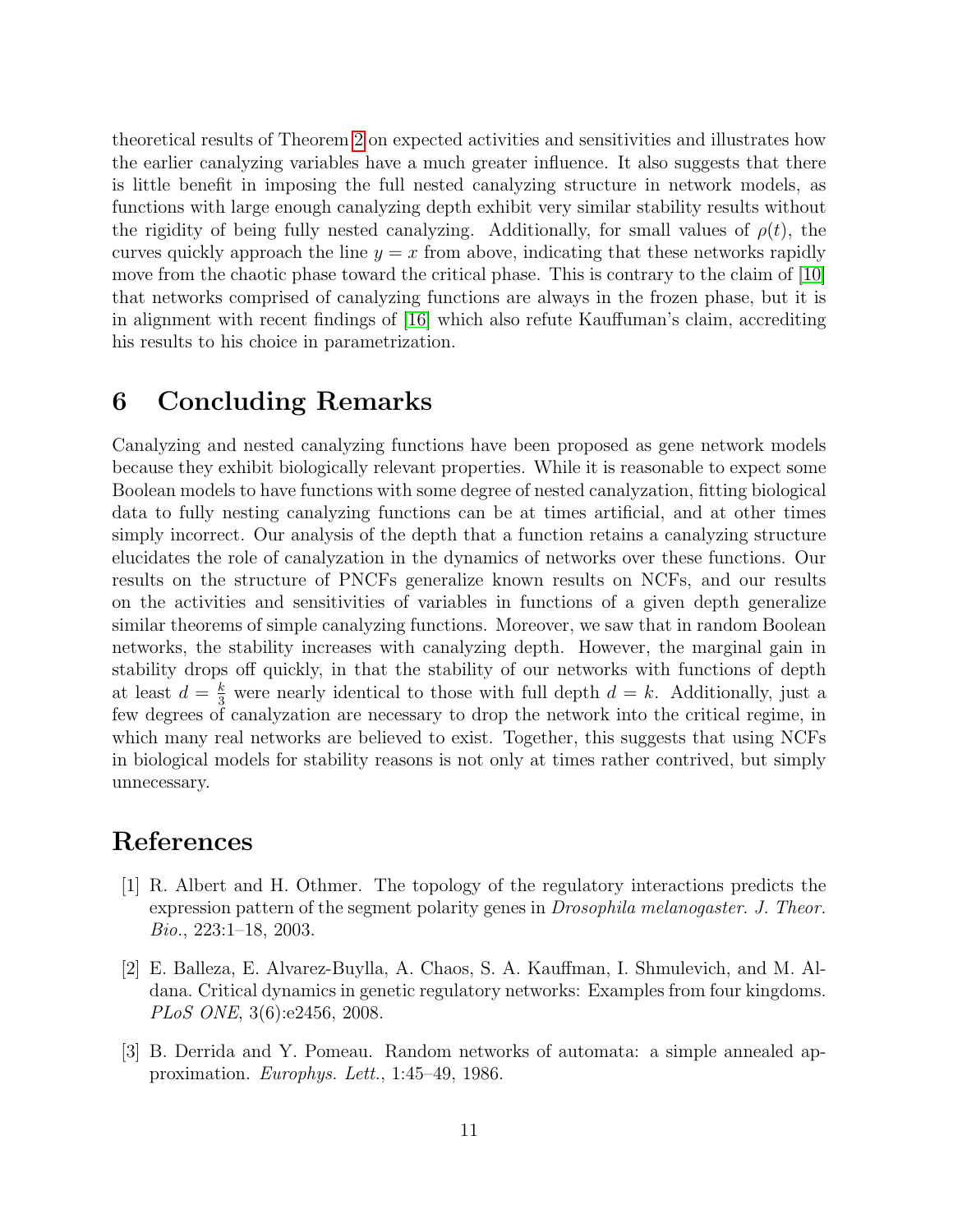- <span id="page-12-10"></span>[4] B. Drossel. Random Boolean Networks, chapter 3, pages 69–110. Wiley-VCH Verlag GmbH & Co., Weinheim, Germany, 2009.
- <span id="page-12-2"></span>[5] A. Gambin, S. Lasota, and M. Rutkowski. Analyzing stationary states of gene regulatory network using petri nets. Silico Biol., 6:93–109, 2006.
- <span id="page-12-8"></span>[6] A. S. Jarrah, B. Raposa, and R. Laubenbacher. Nested canalyzing, unate cascade, and polynomial functions. Physica D, 233:167–174, 2007.
- <span id="page-12-5"></span>[7] F. Karlssona and M. Hörnquist. Order or chaos in Boolean gene networks depends on the mean fraction of canalizing functions. Physica A, 384:747–757, 2007.
- <span id="page-12-0"></span>[8] S. A. Kauffman. Metabolic stability and epigenesis in randomly constructed genetic nets. J. Theor. Biol., 22(3):437–467, 1969.
- <span id="page-12-13"></span>[9] S. A. Kauffman. The Origins of Order: Self-Organization and Selection in Evolution. Oxford Universiy Press, 1993.
- <span id="page-12-4"></span>[10] S. A. Kauffman, C. Peterson, B. Samuelsson, and C. Troein. Random Boolean network models and the yeast transcriptional network. *Proc. Natl. Acad. Sci.*, 100(25):14796–9, 2003.
- <span id="page-12-6"></span>[11] S. A. Kauffman, C. Peterson, B. Samuelsson, and C. Troein. Genetic networks with canalyzing Boolean rules are always stable. Proc. Natl. Acad. Sci., 101(49):17102– 17107, 2004.
- <span id="page-12-3"></span>[12] F. Li, T. Long, Y. Lu, Q. Ouyang, and C. Tang. The yeast cell-cycle network is robustly designed. Proc. Natl. Acad. Sci., 11:4781–4786, 2004.
- <span id="page-12-7"></span>[13] S. Nikolajewa, M. Friedel, and T. Wilhelm. Boolean networks with biologically relevant rules show ordered behavior. Biosystems, 2006.
- <span id="page-12-11"></span>[14] M. Nykter, N. D. Price, M. Aldana, S. A. Ramsey, S. A. Kauffman, L. E. Hood, O. Yli-Harja, and I. Shmulevich. Gene expression dynamics in the macrophage exhibit criticality. Proc. Natl. Acad. Sci., 105:1897–1900, 2008.
- <span id="page-12-12"></span>[15] M. Nykter, N. D. Price, A. Larjo, T. Aho, S. A. Kauffman, O. Yli-Harja, and I. Shmulevich. Critical networks exhibit maximal information diversity in structure-dynamics relationships. Phys. Rev. Lett., 100:058702, 2008.
- <span id="page-12-9"></span>[16] T. P. Peixoto. The phase diagram of random Boolean networks with nested canalizing functions. Eur. Phys. J. B, 78(2):187–192, 2010.
- <span id="page-12-1"></span>[17] J. Saez-Rodriguez, L. Simeoni, J. Lindquist, R. Hemenway, U. Bommhardt, B. Arndt, U. Haus, R. Weismantel, E. Gilles, S. Klamt, and B Schraven. A logical model provides insights into T cell receptor signaling. PLoS Comput. Biol., 3:e163, 2007.